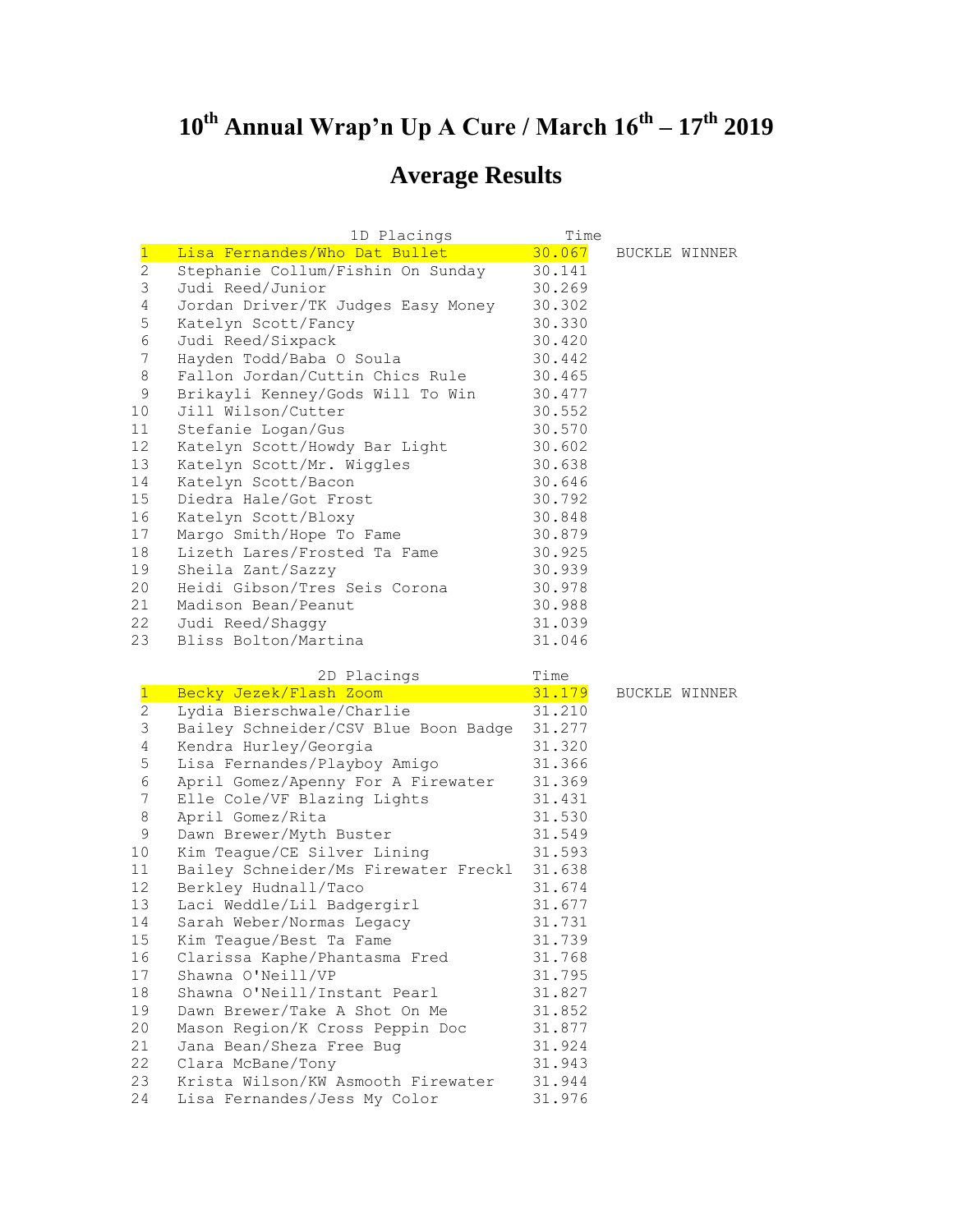| 25 | Krista Wilson/KN Flingin Butterscotc 32.036 |        |
|----|---------------------------------------------|--------|
|    | Rhea McGinnis/Sterlings Princess            | 32.056 |

|                 | 3D Placings                         | Time           |               |
|-----------------|-------------------------------------|----------------|---------------|
| $\mathbf{1}$    | Sam Watson/FPG Turbo                | 32.132         | BUCKLE WINNER |
| $\overline{2}$  | Jordan Driver/Kay Cross Chance      | 32.139         |               |
| 3               | Paige Jordan/Moonlight Raid         | 32.174         |               |
| 4               | Braley Hudnall/Shot                 | 32.327         |               |
| 5               | Kaycie Kreider/Benson Brown         | 32.337         |               |
| $\epsilon$      | Kylee Jordan/Skip                   | 32.488         |               |
| 7               | Cathy Davis/Fabulous French Girl    | 32.520         |               |
| 8               | Emma Irwin/Sancho                   | 32.525         |               |
| 9               | Diana Stark/Extreme Meganser        | 32.547         |               |
| 10              | Saitlynn Hall/April                 | 32.553         |               |
| 11              | Linda Savage/Keep Her Blonde        | 32.598         |               |
| 12 <sup>°</sup> | Megan O'Neill/Talented Guy          | 32.633         |               |
| 13              | Haylie Thompson/Cinnamons Angel     | 32.642         |               |
| 14              | Hayden Todd/HPQ Smokin Crazy 8      | 32.644         |               |
| 15              | Braley Hudnall/Rebel                | 32.652         |               |
| 16              | Saitlynn Hall/Nick                  | 32.681         |               |
| 17              | Harli Kenney/Nelly                  | 32.688         |               |
| 18              | Jordan Driver/Pebbles               | 32.691         |               |
| 19              | Lisa Ogden/TRR Miss Lena Blue       | 32.713         |               |
| 20              | Courtney Taylor-Moose/Ace           | 32.718         |               |
| 21              | Keisha Dawson/Freakin Awesome       | 32.729         |               |
| 22              | Jayden Parker/Ima Streakin Mother   | 32.758         |               |
| 23              | Caitlin Kilgore/Dat Streakin Bunny  | 32.802         |               |
| 24              | Brenda Smith/Hollywood              | 32.806         |               |
| 25              | Suzanne Overton/Saints Iced Lady    | 32.838         |               |
| 26              | Kaily Richardson/Estes VooDoo Money | 32.880         |               |
| 27              | Colette Wilson/ASAP I Win           | 32.961         |               |
| 28              | Sheila Nevarez/Red                  | 32.999         |               |
| 29              | Brikayli Kenney/Cruz                | 33.038         |               |
| 30              | Debra Bean/Double L Higgins         | 33.053         |               |
|                 |                                     |                |               |
| $\mathbf{1}$    | 4D Placings                         | Time<br>33.110 |               |
|                 | Cathy Davis/Miss JB 0619            |                | BUCKLE WINNER |

|                 | Cathy Davis/Miss JB 0619                  | 33.110 | <b>BUCKLI</b> |
|-----------------|-------------------------------------------|--------|---------------|
| $\overline{2}$  | Kinley Weaver/Troubadour                  | 33.172 |               |
| 3               | Colette Wilson/Cowboys Brimmerton 33.174  |        |               |
| 4               | Grace Barnett/Nacho                       | 33.188 |               |
| 5               | Michelle Phillips/One Perfect Day 33.251  |        |               |
| 6               | Madalyn Nevarez/Lightning                 | 33.290 |               |
| 7               | Elizabeth Meech/Zans Zippo Bonanza        | 33.345 |               |
| 8               | Cassidey Hegar/Easy                       | 33.364 |               |
| $\mathsf 9$     | Beverly Griswold/She Mae Run Away 33.370  |        |               |
| 10              | Lisa Ogden/Cartegenas Lucky Wasp 33.408   |        |               |
| 11              | Debbie O'Neill/Spice                      | 33.452 |               |
| 12 <sup>7</sup> | Ambra Burkheimer/Milky Chance             | 33.481 |               |
| 13              | Ryleigh Timmons/What The Frost            | 33.548 |               |
| 14              | Brooke Choate/Barbie                      | 33.659 |               |
| 15              | Harli Kenney/Thor                         | 33.706 |               |
| 16              | Shannon Hinojosa/SJ Little Red Man 33.744 |        |               |
| 17 <sup>7</sup> | Cassidey Hegar/Pay Me First               | 33.750 |               |
| 18              | Deana Eaton/Mr. Jess Black                | 33.782 |               |
| 19              | Cheyenne Rondeaux/Eyesagizzy              | 33.879 |               |
| 20              | Hanah Richard/Moe                         | 33.886 |               |
| 21              | Melissa Bain/Grullo Fandel                | 33.890 |               |